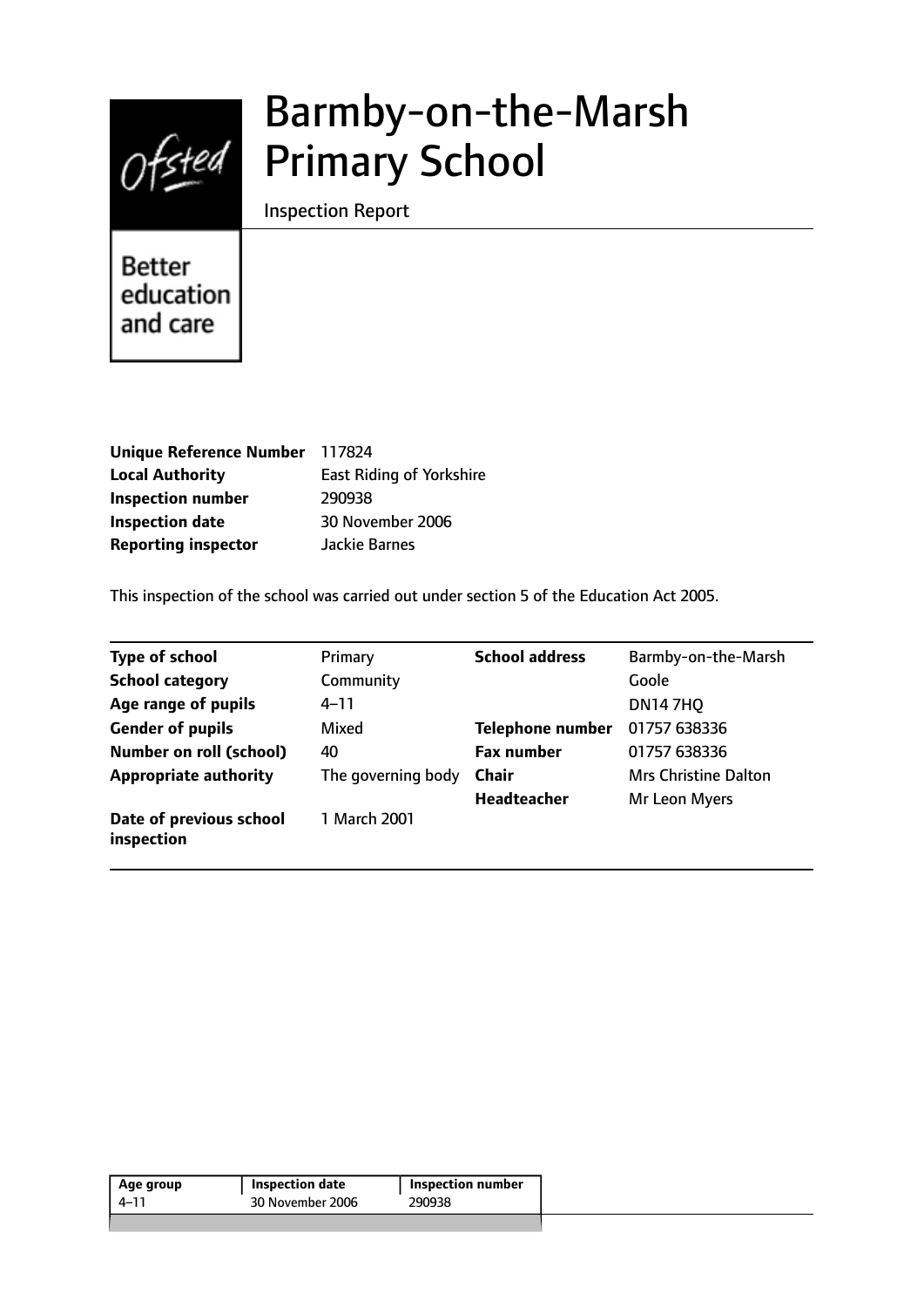© Crown copyright 2006

Website: www.ofsted.gov.uk

This document may be reproduced in whole or in part for non-commercial educational purposes, provided that the information quoted is reproduced without adaptation and the source and date of publication are stated.

Further copies of this report are obtainable from the school. Under the Education Act 2005, the school must provide a copy of this report free of charge to certain categories of people. A charge not exceeding the full cost of reproduction may be made for any other copies supplied.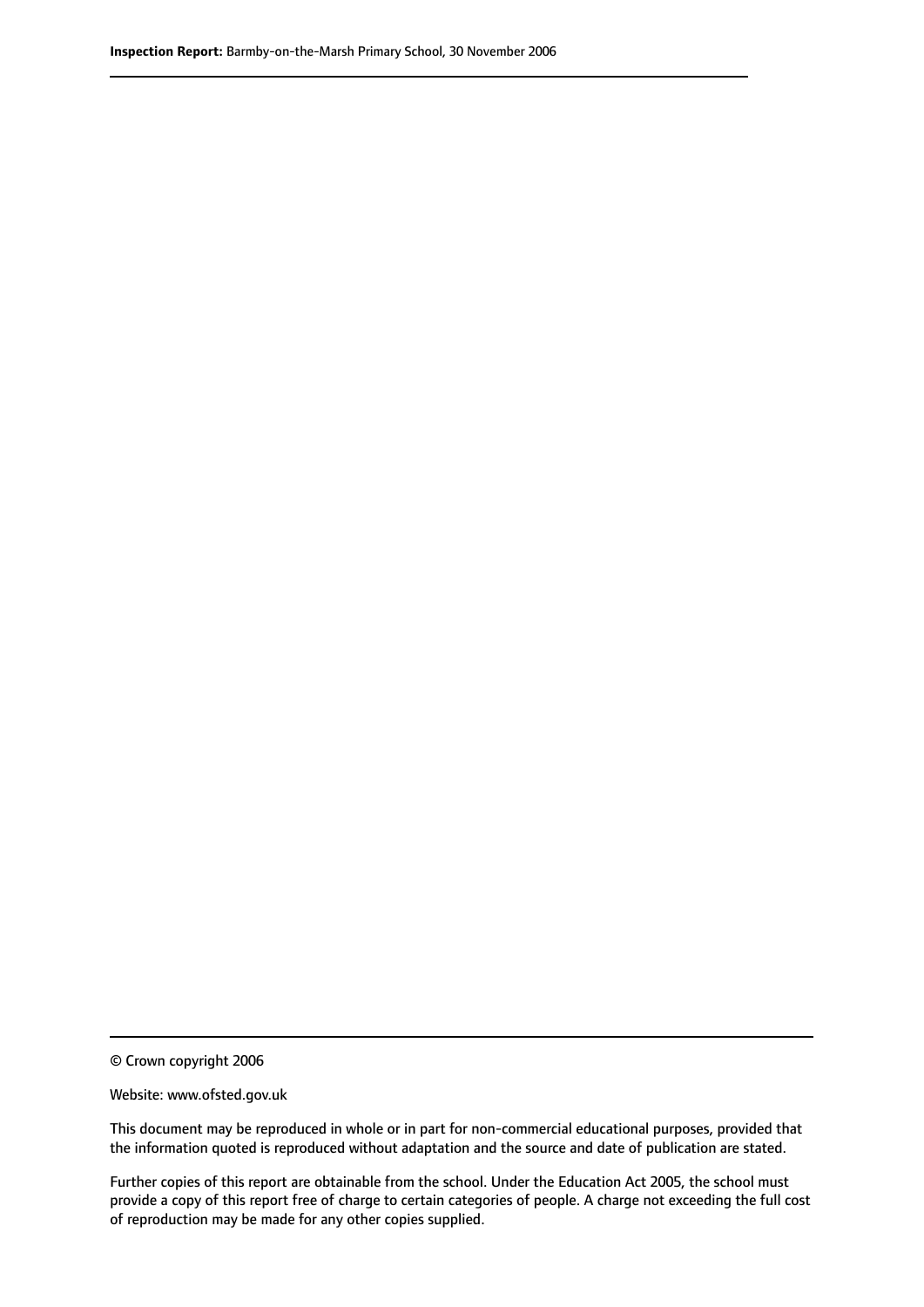# **Introduction**

The inspection was carried out by one Additional Inspector.

#### **Description of the school**

This is a very small school, serving the quiet rural village of Barmby-on-the- Marsh and nearby settlements. The number of pupils on roll is growing and the school has recently been refurbished. The ratio of staff to pupils is higher than average. All pupils are from White British backgrounds and most families have at least one parent in paid work. Entitlement to free school meals is low. When they start school individual pupils vary considerably in their attainment but overall are at least as competent as expected for their age. The proportion of pupils with learning difficulties and disabilities is about average. The school recently achieved a Healthy School's Award.

#### **Key for inspection grades**

| Grade 1 | Outstanding  |
|---------|--------------|
| Grade 2 | Good         |
| Grade 3 | Satisfactory |
| Grade 4 | Inadequate   |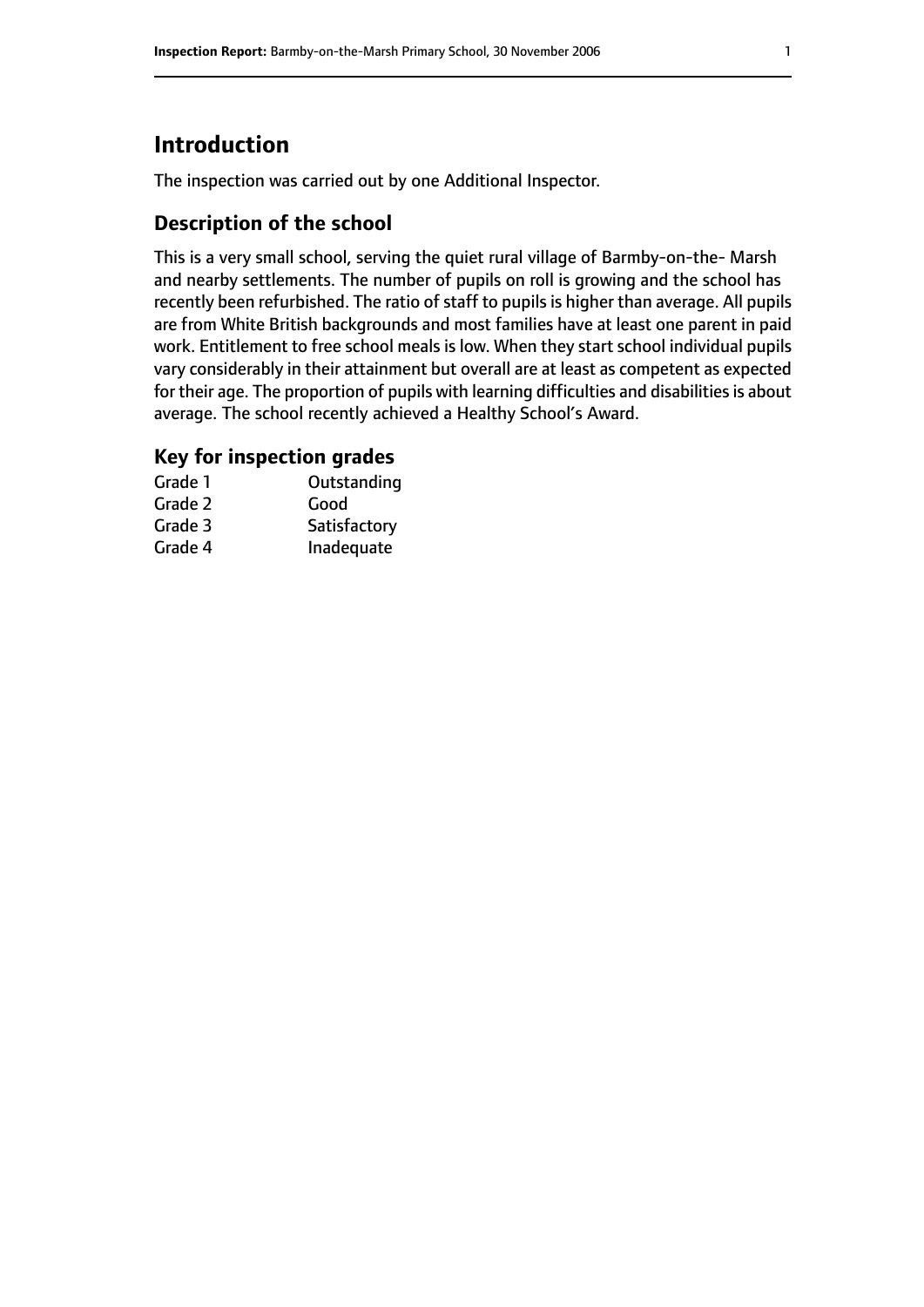# **Overall effectiveness of the school**

#### **Grade: 1**

This is an outstanding school in which parents have a high level of confidence. Pupils achieve very well and overall standards are above average. They settle quickly into the Reception Year and make good progress. Throughout the school pupils' behaviour is excellent, and they very much enjoy their experiences, value their friends and grow in confidence. They are knowledgeable about how to keep safe and healthy, and they take really good care of each other. They are very well taught and gain the good personal skills and academic competence needed for their future well-being. The school's curriculum is skilfully organised and managed. This enables pupils of different ages and attainment to work together as a class when being introduced to new learning and also in small groups when more individual teaching is needed. This strategy works very well, due mainly to the skills of individual teachers but also to the effective way the staff team has been enhanced by specialist teachers working part-time. Pupils respond well to having different teachers, helped by the common approach shared by the staff team.

Good use is made of the renovated building, although the lack of space limits some activities, especially exploratory play for pupils in Reception. The care pupils receive is outstanding. All staff not only care for their welfare but also plan the learning and support for each pupil with careful consideration and discussion about their needs. Pupils' work is assessed regularly and their attainment checked against predictions of what they are capable of achieving. This gives the school a useful overall view of how well they are doing. New systems have been developed to monitor pupils' progress in writing, and to include targets that are shared with the pupil and parents. This approach has not yet been extended to other subjects such as mathematics and science.

The leadership and management of the school are outstanding. The headteacher's leadership has had a clear impact on pupils' attainment, especially for the most capable pupils. This is reflected in the most recent national results where a high proportion of them attained the higher levels. All staff are involved in leadership roles and work effectively together to continually improve the pupils' achievement. The governing body is well informed and well led. Governors are actively involved in the school and are instrumental in sustaining the strong involvement of the local community in the school's success. The building and resources have benefited from the prudent management of finances, and from the support of the community and local authority. The school has outstanding capacity for further improvement.

#### **What the school should do to improve further**

- Extend the assessment and monitoring arrangements for writing to other core subjects to improve planning for new learning.
- $\cdot$  Increase the structured play opportunities for the children in the Foundation Stage.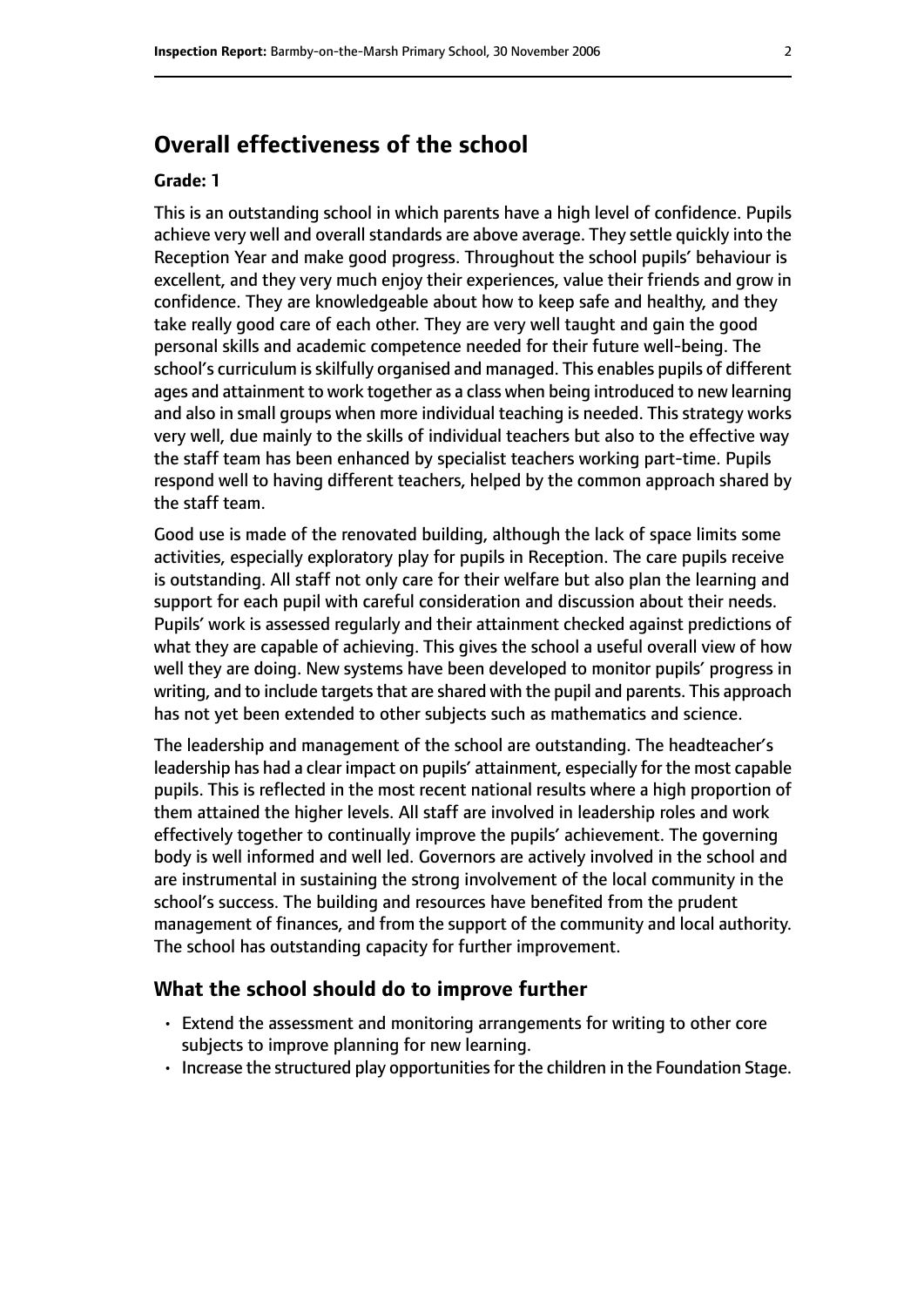# **Achievement and standards**

#### **Grade: 1**

Achievement is outstanding. Standards in lessons and in the pupils' workbooks are above average. The aggregated results of national tests for seven and eleven-year-olds for such small numbers of pupils have to be interpreted cautiously. However, they show that standards in the school have risen to above average levels in most years and exceeded the school's challenging targets. The drive to raise pupils' achievement has been very successful, particularly for the most capable. Pupils settle quickly into the Reception class, most having the skills and knowledge typical for their age. They make good progress, mainly due to the individual nature of the teaching. By the end of the Reception year almost all have achieved the expected goals, and some significantly exceed them. Strong progress continues throughout Key Stages 1 and 2 promoting high levels of achievement and above average standards. All the present Year 6 are on target to attain at least Level 4 in 2007.

There is no consistent difference between the achievement of boys and girls. Those with learning difficulties and disabilities consistently achieve well, often working at a similar level to their classmates.

# **Personal development and well-being**

#### **Grade: 2**

Pupils' personal development is good. They have very good attitudes to learning and are friendly, polite and extremely well behaved. Their attendance and punctuality are good. They really enjoy school and have confidence that the staff will take care of them and keep them safe. Parents particularly appreciate these aspects of the school. As one parent said of her daughter, 'She goes into school every day with a smile on her face and comes out the same way.' Pupils clearly know right from wrong and their spiritual, moral, social and cultural development is good. They appreciate differences in people. They show their concern for others by taking care of each other very well in the school community and by raising funds for those who need help elsewhere. Through the school council they develop an awareness of democracy and willingly share their views and ideas. Their skills in working harmoniously together and resolving issues without aggression are a good basis for their future well-being. Many of the older pupils have mature attitudes and good organisational abilities.

# **Quality of provision**

#### **Teaching and learning**

#### **Grade: 1**

Teaching and learning are outstanding. The staff work exceptionally well together as a professional team, covering the curriculum and providing for the full range of age and ability groups. The wide variety of teaching skills and knowledge is used to plan lessons flexibly in response to the frequent assessment of pupils' needs and progress.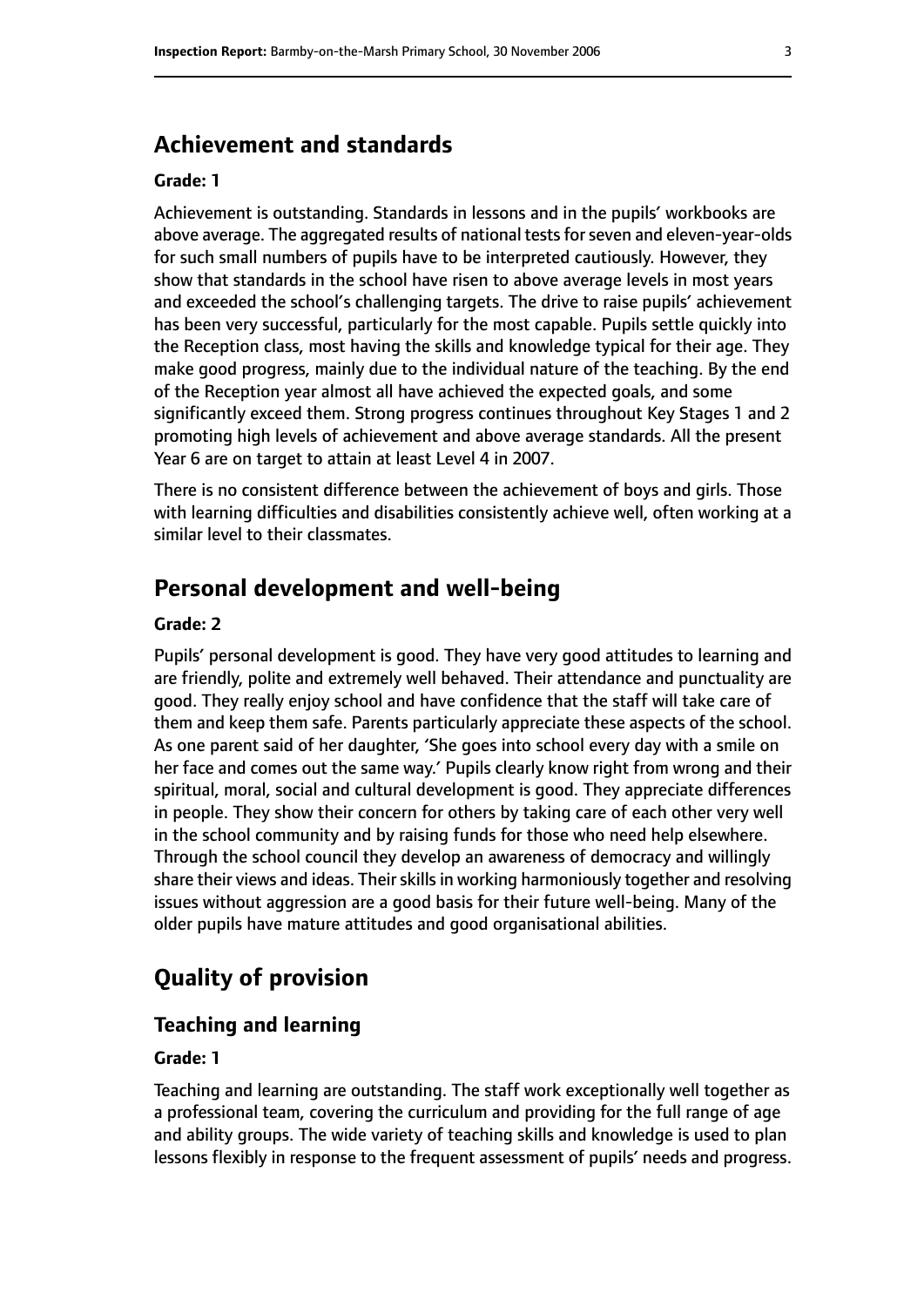The staff are currently working to refine the use of the school's system for assessing pupils' attainment and checking their progress.

Learning is effectively supported by interesting resources, a high level of active participation by the pupils, clear teaching points, a brisk pace to activities and a well matched level of challenge. Teachers' expectations are high, such as in science where the most capable Year 6 pupils are considering some aspects of the work from Year 7. Pupils respond positively. They have regular contact with an adult, resulting in good opportunities to ask as well as answer questions, and to explore ideas. Parents comment positively on their children's enthusiasm for school, and it is clearly evident in lessons. Learning in the Foundation Stage is supported by good teaching, but there is some loss of opportunity for pupils to explore their own ideas due to restricted space, especially in inclement weather.

#### **Curriculum and other activities**

#### **Grade: 2**

The school has a good curriculum that is particularly well-organised. It is enhanced well by visits, visitors and residential opportunities. As a result all pupils, including those in the Foundation Stage, have ready access at a level suitable to their age and ability. Their progress is carefully planned for and checked, with well managed reinforcement of their learning in literacy within other subjects. Pupils are full of stories about various experiences they have enjoyed or which have made a lasting impression. Subjects are sometimes studied in depth through themed days and extended timetable allocations. In the absence of a hall, the full programme of physical education takes place outdoors when weather permits. Effective provision is made for pupils to learn about living healthy and safe lives. The school is strongly committed to developing further the already good relationships with the community and broadening pupils' experiences. Some useful and well-supported extended provision is already available, such as the breakfast club, family learning classes, specialist sport coaching and musical activities.

#### **Care, guidance and support**

#### **Grade: 2**

Care, support and guidance are good overall, but the care provided by the staff is outstanding. Every pupil is carefully nurtured in personal development through regular personal attention and encouraged to make the best progress they can. Pupils with learning difficulties and disabilities often have additional support, which establishes particularly close relationships with parents. The formal arrangements for providing details of progress and targets work effectively but are being further improved so that pupils and staff can more readily check the next steps in learning. Arrangements for protecting pupils are well established and regularly reviewed to ensure they meet current requirements. Excellent links with other schools are well established, including a shared residential visit.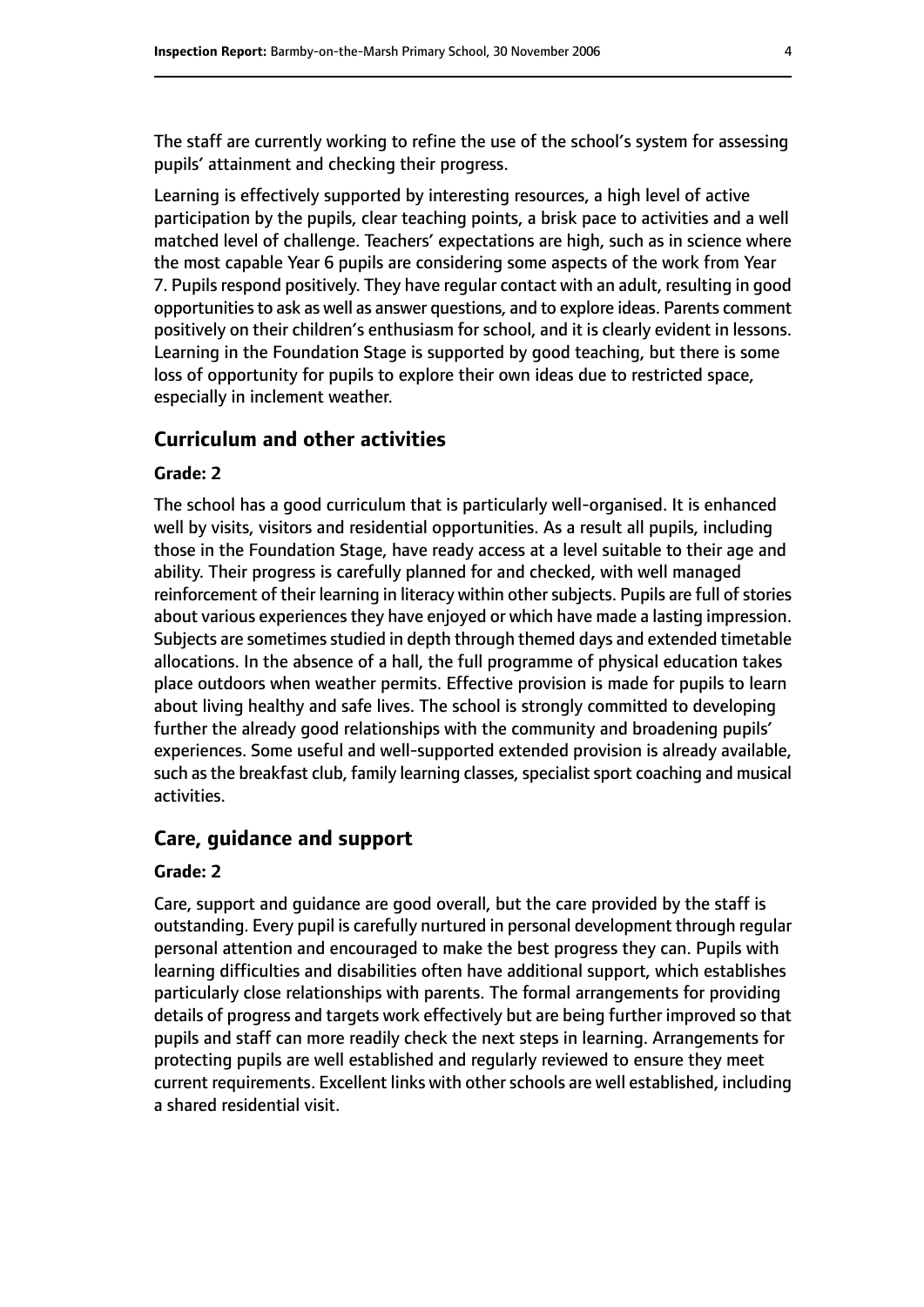# **Leadership and management**

#### **Grade: 1**

Leadership and management are outstanding. The headteacher has been in post for almost a year and has built very well on the improvement made since the last inspection. The expertise of the teaching team has been enhanced through staff training and the use of specialist teachers. Plans for further improvement are well based on detailed monitoring and evaluation of the school's performance, including the evidence of assessment data and the views of parents, pupils and governors. The accommodation is much improved, with further plans in hand, although the Foundation Stage lacks sufficient play space. The governing body is effectively led, well informed and suitably critical. They work well with the headteacher, have access to a wide range of expertise from the local community, and are well placed to have their own review and development plan.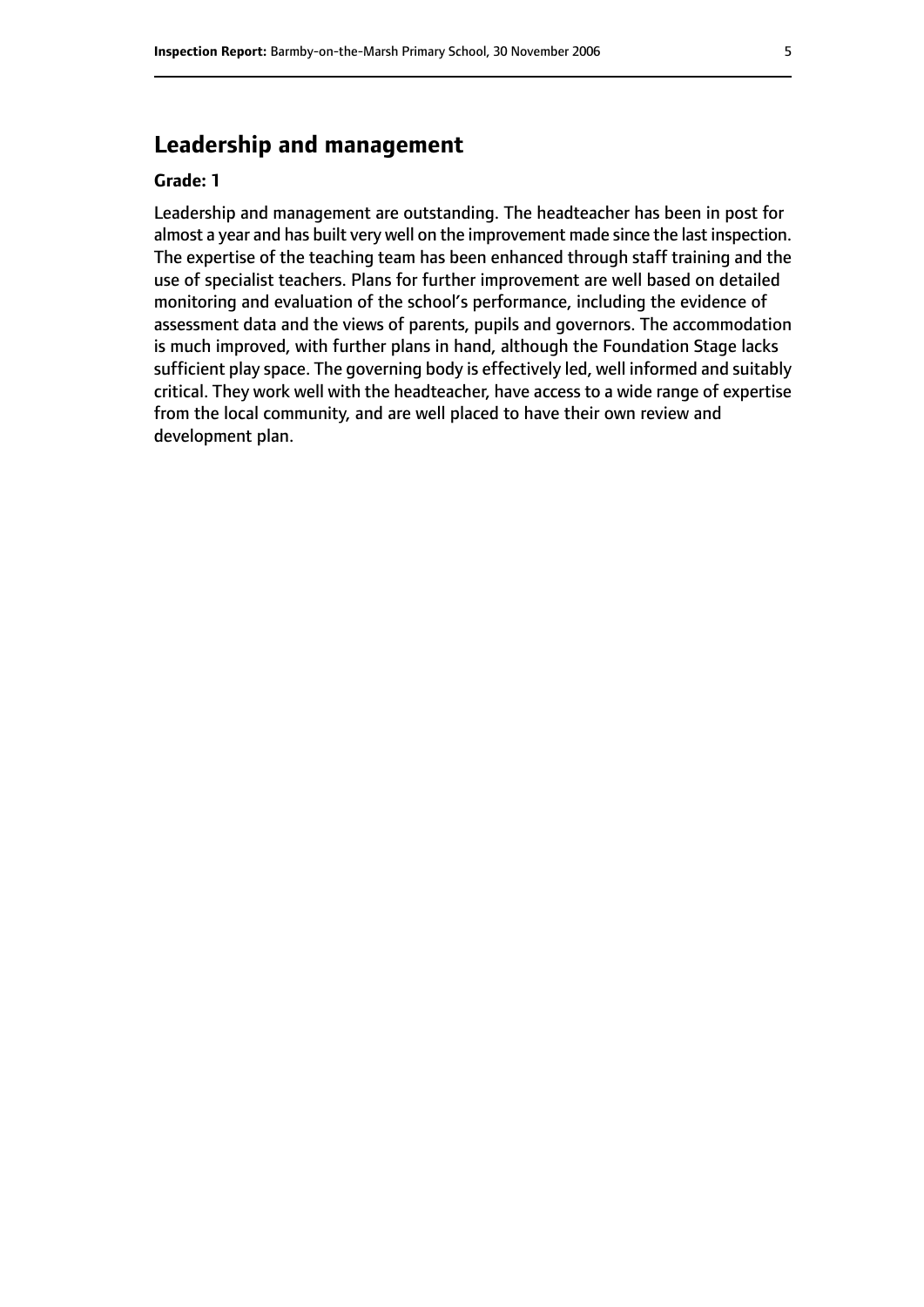**Any complaints about the inspection or the report should be made following the procedures set out inthe guidance 'Complaints about school inspection', whichis available from Ofsted's website: www.ofsted.gov.uk.**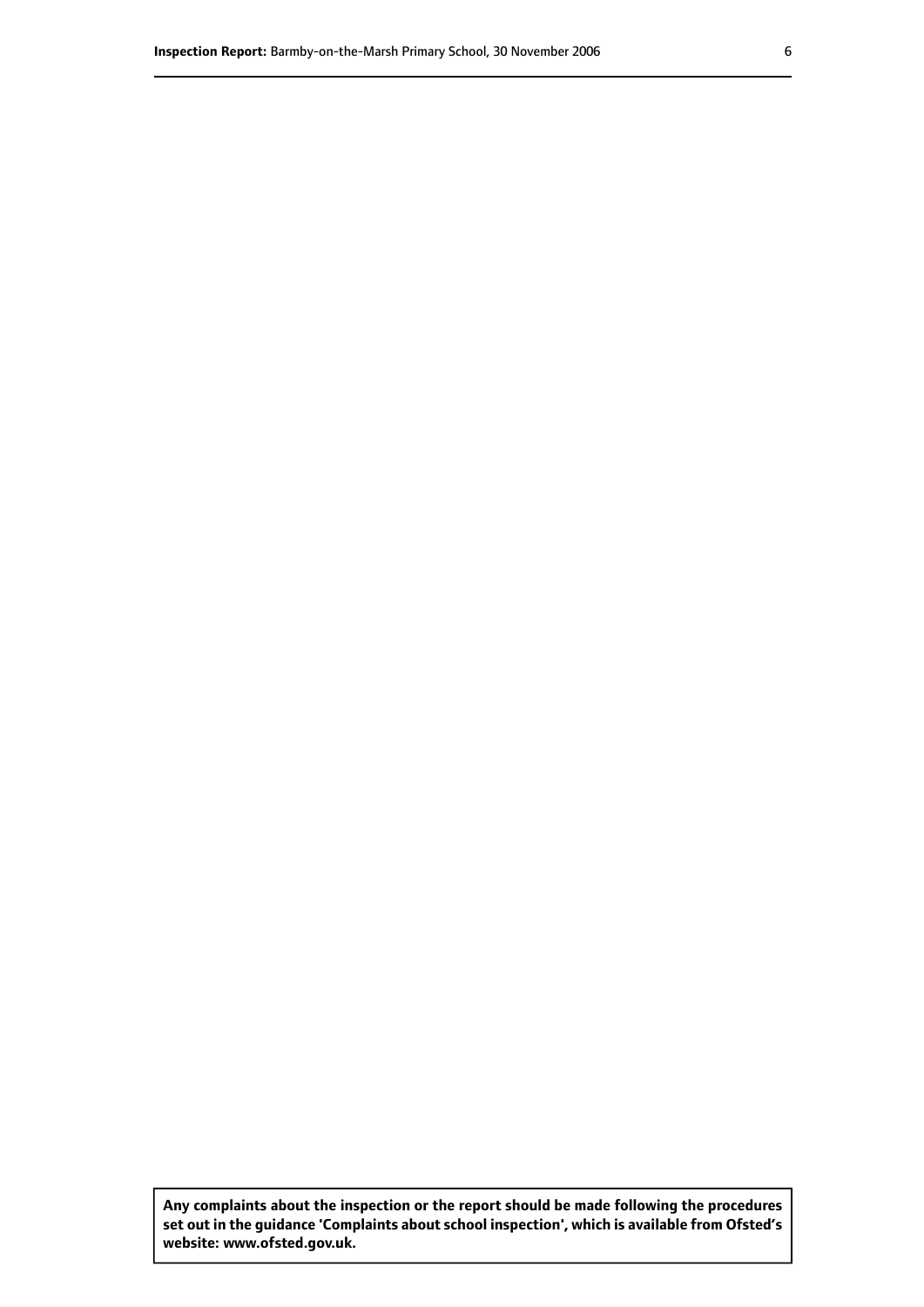# **Inspection judgements**

| Key to judgements: grade 1 is outstanding, grade 2 good, grade 3 satisfactory, and grade 4 | <b>School</b>  |
|--------------------------------------------------------------------------------------------|----------------|
| inadeauate                                                                                 | <b>Overall</b> |

# **Overall effectiveness**

| How effective, efficient and inclusive is the provision of education, integrated<br>care and any extended services in meeting the needs of learners? |     |
|------------------------------------------------------------------------------------------------------------------------------------------------------|-----|
| How well does the school work in partnership with others to promote learners'<br>well-being?                                                         |     |
| The quality and standards in the Foundation Stage                                                                                                    |     |
| The effectiveness of the school's self-evaluation                                                                                                    |     |
| The capacity to make any necessary improvements                                                                                                      |     |
| Effective steps have been taken to promote improvement since the last<br>inspection                                                                  | Yes |

### **Achievement and standards**

| How well do learners achieve?                                                                               |  |
|-------------------------------------------------------------------------------------------------------------|--|
| The standards <sup>1</sup> reached by learners                                                              |  |
| How well learners make progress, taking account of any significant variations between<br>groups of learners |  |
| How well learners with learning difficulties and disabilities make progress                                 |  |

# **Personal development and well-being**

| How good is the overall personal development and well-being of the<br>learners?                                  |  |
|------------------------------------------------------------------------------------------------------------------|--|
| The extent of learners' spiritual, moral, social and cultural development                                        |  |
| The behaviour of learners                                                                                        |  |
| The attendance of learners                                                                                       |  |
| How well learners enjoy their education                                                                          |  |
| The extent to which learners adopt safe practices                                                                |  |
| The extent to which learners adopt healthy lifestyles                                                            |  |
| The extent to which learners make a positive contribution to the community                                       |  |
| How well learners develop workplace and other skills that will contribute to<br>their future economic well-being |  |

# **The quality of provision**

| $\Box$ How effective are teaching and learning in meeting the full range of the $\Box$<br>  learners' needs?        |  |
|---------------------------------------------------------------------------------------------------------------------|--|
| $\mid$ How well do the curriculum and other activities meet the range of needs<br>$\mid$ and interests of learners? |  |
| How well are learners cared for, guided and supported?                                                              |  |

**Annex A**

 $^1$  Grade 1 - Exceptionally and consistently high; Grade 2 - Generally above average with none significantly below average; Grade 3 - Broadly average to below average; Grade 4 - Exceptionally low.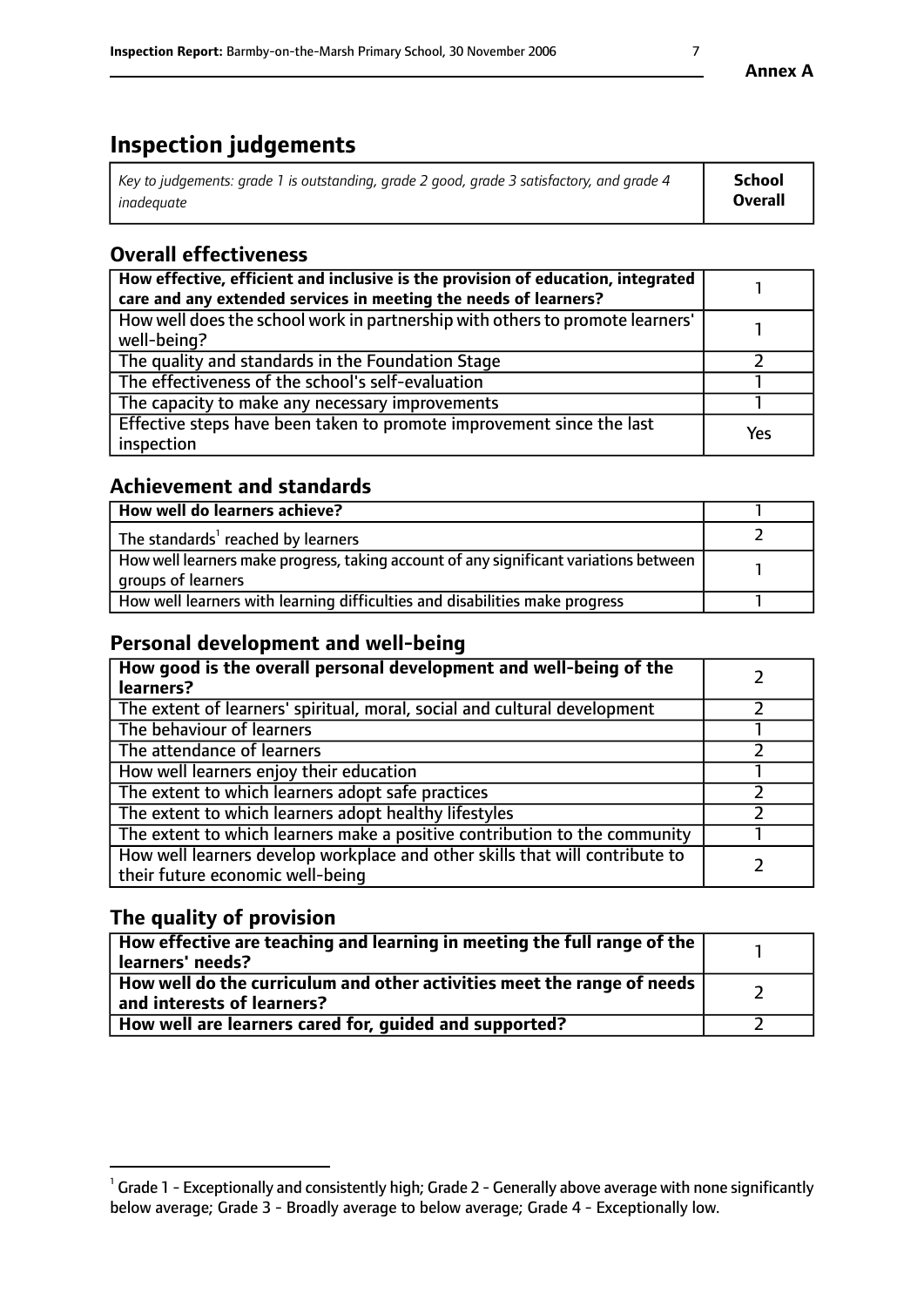# **Leadership and management**

| How effective are leadership and management in raising achievement<br>and supporting all learners?                                              |               |
|-------------------------------------------------------------------------------------------------------------------------------------------------|---------------|
| How effectively leaders and managers at all levels set clear direction leading<br>to improvement and promote high quality of care and education |               |
| How effectively performance is monitored, evaluated and improved to meet<br>challenging targets                                                 |               |
| How well equality of opportunity is promoted and discrimination tackled so<br>that all learners achieve as well as they can                     |               |
| How effectively and efficiently resources, including staff, are deployed to<br>achieve value for money                                          | $\mathcal{P}$ |
| The extent to which governors and other supervisory boards discharge their<br>responsibilities                                                  |               |
| Do procedures for safequarding learners meet current government<br>requirements?                                                                | Yes           |
| Does this school require special measures?                                                                                                      | No            |
| Does this school require a notice to improve?                                                                                                   | <b>No</b>     |